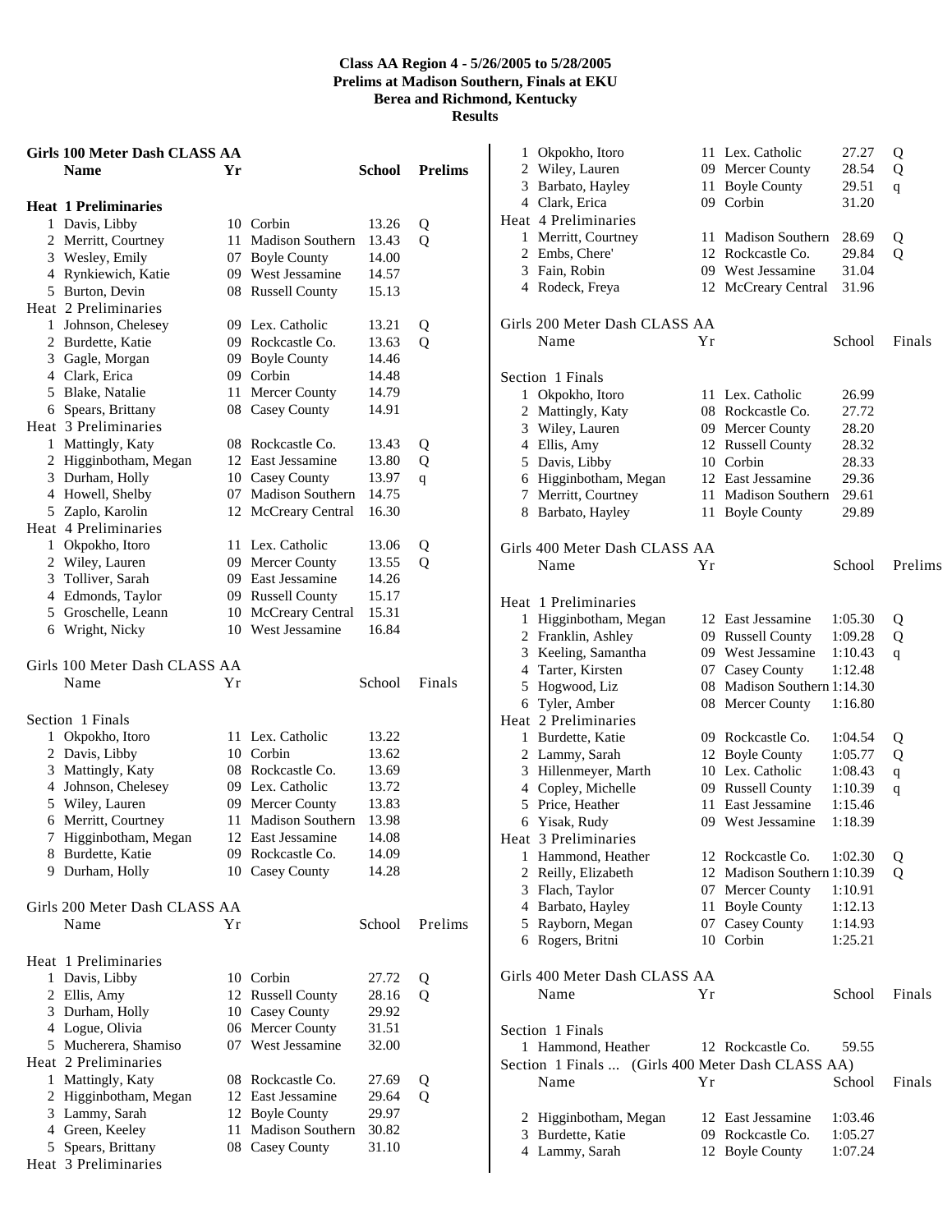Results

|           | 5 Reilly, Elizabeth           |    | 12 Madison Southern 1:07.49         |          |        |
|-----------|-------------------------------|----|-------------------------------------|----------|--------|
|           | 6 Franklin, Ashley            |    | 09 Russell County                   | 1:07.55  |        |
| 7         | Copley, Michelle              |    | 09 Russell County                   | 1:08.62  |        |
| 8         | Hillenmeyer, Marth            |    | 10 Lex. Catholic                    | 1:08.80  |        |
| 9         | Keeling, Samantha             |    | 09 West Jessamine                   | 1:10.07  |        |
|           |                               |    |                                     |          |        |
|           | Girls 800 Meter Run CLASS AA  |    |                                     |          |        |
|           | Name                          | Υr |                                     | School   | Finals |
| Section 1 |                               |    |                                     |          |        |
|           | 1 Lee, Jenna                  |    |                                     | 2:26.41  |        |
|           | 2 Deaton, Megan               |    | 08 Casey County<br>11 Lex. Catholic | 2:28.60  |        |
|           | 3 Asher, Jessi                |    | 11 Rockcastle Co.                   | 2:32.88  |        |
|           | 4 Hammond, Sara               |    | 06 Rockcastle Co.                   | 2:33.04  |        |
|           | 5 Barbato, Kelsey             |    | 09 Boyle County                     | 2:37.70  |        |
|           | 6 Jameson, Kelly              | 11 | <b>Boyle County</b>                 | 2:39.75  |        |
| 7         | McGaughey, Caitlin            |    | 12 West Jessamine                   | 2:51.23  |        |
|           | 8 Franklin, Megan             |    | 10 Russell County                   | 2:51.36  |        |
|           | 9 Crist, Beth                 |    | 08 West Jessamine                   | 2:51.45  |        |
|           | 10 Crowell, Loran             |    | 09 Mercer County                    | 2:52.31  |        |
| 11        | Merritt, Kelsey               |    | 08 Madison Southern 2:56.17         |          |        |
|           | 12 Parsons, Ashley            |    | 11 Corbin                           | 2:58.17  |        |
|           | 13 Glover, Jama               |    | 12 Russell County                   | 3:00.50  |        |
|           | 14 Price, Heather             |    | 11 East Jessamine                   | 3:01.95  |        |
|           | 15 Phillips, Alycia           |    | 09 Mercer County                    | 3:20.87  |        |
|           |                               |    |                                     |          |        |
|           | Girls 1600 Meter Run CLASS AA |    |                                     |          |        |
|           | Name                          | Υr |                                     | School   | Finals |
| Section 1 |                               |    |                                     |          |        |
| 1         | Hayes, Kayla                  |    | 11 Rockcastle Co.                   | 5:37.13  |        |
|           | 2 Hollingshead, Kharri        |    | 10 West Jessamine                   | 5:49.06  |        |
|           | 3 Hunter, Michaela            |    | 04 Rockcastle Co.                   | 5:56.62  |        |
|           | 4 Boitnott, Lindsey           |    | 10 Boyle County                     | 5:59.45  |        |
|           | 5 Heink, Jeanna               |    | 12 Lex. Catholic                    | 5:59.47  |        |
|           | 6 Liversedge, Katie           |    | 09 West Jessamine                   | 6:03.39  |        |
| 7         | Kerbaugh, Abby                |    | 07 Boyle County                     | 6:13.54  |        |
| 8         | Franklin, Megan               |    | 10 Russell County                   | 6:17.88  |        |
|           | 9 Crowell, Loran              |    | 09 Mercer County                    | 6:18.43  |        |
|           | 10 Merritt, Kelsey            |    | 08 Madison Southern 6:24.77         |          |        |
|           | 11 Tyler, Amber               |    | 08 Mercer County 6:29.95            |          |        |
|           | 12 Grider, Suzanne            |    | 09 Russell County                   | 6:58.56  |        |
| 13        | Hollin, Emily                 | 08 | Corbin                              | 6:59.94  |        |
| 14        | Ward, Linsey                  |    | 09 Lex. Catholic                    | 7:09.75  |        |
|           | 15 Winter, Jacqueline         |    | 09 East Jessamine                   | 7:56.69  |        |
|           | Girls 3200 Meter Run CLASS AA |    |                                     |          |        |
|           | Name                          | Υr |                                     | School   | Finals |
|           |                               |    |                                     |          |        |
| Section 1 |                               |    |                                     |          |        |
| 1         | Hayes, Kayla                  | 11 | Rockcastle Co.                      | 12:15.46 |        |
| 2         | Hollingshead, Kharri          |    | 10 West Jessamine                   | 12:31.06 |        |
| 3         | Hunter, Michaela              |    | 04 Rockcastle Co.                   | 12:40.30 |        |
|           | 4 Jameson, Kelly              |    | 11 Boyle County                     | 12:44.77 |        |
| 5         | Shearer, Adrianne             |    | 08 West Jessamine                   | 13:37.39 |        |
| 6         | Bredar, Trish                 |    | 09 Boyle County                     | 13:37.47 |        |
| 7         | Heink, Jeanna                 | 12 | Lex. Catholic                       | 13:40.56 |        |
| 8         | Tyler, Amber                  | 08 | Mercer County                       | 14:18.09 |        |
| 9         | West, Kelley                  |    | 12 Lex. Catholic                    | 15:29.03 |        |

|   | Girls 100 Meter Hurdles CLASS AA |    |                                    |         |             |  |
|---|----------------------------------|----|------------------------------------|---------|-------------|--|
|   | Name                             | Υr |                                    | School  | Prelims     |  |
|   |                                  |    |                                    |         |             |  |
|   | Heat 1 Preliminaries             |    |                                    |         |             |  |
|   | 1 Gash, Stacey                   |    | 12 Mercer County                   | 18.33   | Q           |  |
|   | 2 Cartner, Janelle               |    | 10 West Jessamine                  | 19.14   | Q           |  |
|   | 3 McQuerry, Jessica              |    | 12 Boyle County                    | 19.30   | q           |  |
|   | 4 Gosser, Amanda                 |    | 09 Russell County                  | 20.81   |             |  |
|   | Heat 2 Preliminaries             |    |                                    |         |             |  |
|   | 1 McKinney, Sarah                |    | 08 Rockcastle Co.                  | 17.41   |             |  |
|   | 2 Murphy, Tiffany                |    | 08 Casey County                    | 18.46   | Q<br>Q      |  |
|   | 3 Kennedy, Carman                |    | 10 Madison Southern                |         |             |  |
|   |                                  |    |                                    | 19.95   |             |  |
|   | 4 Turner, Miranda                |    | 12 Mercer County                   | 20.02   |             |  |
|   | Heat 3 Preliminaries             |    |                                    |         |             |  |
|   | 1 Ellis, Amy                     |    | 12 Russell County                  | 17.37   | Q           |  |
|   | 2 Weddle, Kara                   |    | 09 Casey County                    | 18.08   | Q           |  |
|   | 3 Smith, Lauren                  |    | 10 Boyle County                    | 19.63   | $\mathbf q$ |  |
|   | 4 Stone, Amber                   |    | 11 Madison Southern                | 19.76   | q           |  |
|   | 5 Foltz, Chelsea                 |    | 11 Corbin                          | 21.50   |             |  |
|   |                                  |    |                                    |         |             |  |
|   | Girls 100 Meter Hurdles CLASS AA |    |                                    |         |             |  |
|   | Name                             | Υr |                                    | School  | Finals      |  |
|   |                                  |    |                                    |         |             |  |
|   | Section 1 Finals                 |    |                                    |         |             |  |
|   | 1 Ellis, Amy                     |    | 12 Russell County                  | 17.35   |             |  |
|   | 2 McKinney, Sarah                |    | 08 Rockcastle Co.                  | 17.88   |             |  |
|   | 3 Gash, Stacey                   |    | 12 Mercer County                   | 18.37   |             |  |
|   | 4 Weddle, Kara                   |    | 09 Casey County                    | 19.13   |             |  |
|   | 5 Cartner, Janelle               |    | 10 West Jessamine                  | 19.18   |             |  |
|   |                                  |    |                                    | 19.45   |             |  |
|   | 6 Murphy, Tiffany                |    | 08 Casey County                    |         |             |  |
|   | 7 Stone, Amber                   |    | 11 Madison Southern                | 19.76   |             |  |
|   | 8 McQuerry, Jessica              |    | 12 Boyle County                    | 19.81   |             |  |
|   | 9 Smith, Lauren                  |    | 10 Boyle County                    | 19.87   |             |  |
|   |                                  |    |                                    |         |             |  |
|   | Girls 300 Meter Hurdles CLASS AA |    |                                    |         |             |  |
|   | Name                             | Υr |                                    | School  | Prelims     |  |
|   |                                  |    |                                    |         |             |  |
|   | Heat 1 Preliminaries             |    |                                    |         |             |  |
|   | 1 Alford, Lindsey                |    | 11 Mercer County                   | 51.01   | Q           |  |
| 2 | Scordo, Katie                    |    | 11 Lex. Catholic                   | 52.72   | Q           |  |
|   | 3 Smith, Lauren                  |    | 10 Boyle County                    | 56.70   | q           |  |
|   | 4 Hohenleitner, Lisa             |    | 12 Russell County                  | 57.75   |             |  |
|   | 5 Robinson, Kim                  |    | 06 Madison Southern                | 57.91   |             |  |
|   | Heat 2 Preliminaries             |    |                                    |         |             |  |
|   | 1 Blanton, Tamara                |    | 08 Rockcastle Co.                  | 52.57   | Q           |  |
|   | 2 Weddle, Kara                   |    | 09 Casey County                    | 53.56   | Q           |  |
|   | 3 Dyer, Kyla                     |    | 10 Madison Southern                | 54.11   |             |  |
|   | 4 Gosser, Amanda                 |    | 09 Russell County                  | 1:02.21 | q           |  |
|   | Heat 3 Preliminaries             |    |                                    |         |             |  |
|   | 1 Hammond, Heather               |    |                                    |         |             |  |
|   |                                  |    | 12 Rockcastle Co.                  | 48.89   | Q           |  |
|   | Heat 3 Preliminaries             |    | (Girls 300 Meter Hurdles CLASS AA) |         |             |  |
|   | Name                             | Υr |                                    | School  | Prelims     |  |
|   |                                  |    |                                    |         |             |  |
|   | 2 Murphy, Tiffany                |    | 08 Casey County                    | 54.52   | Q           |  |
|   | 3 Logue, Olivia                  |    | 06 Mercer County                   | 57.70   | q           |  |
|   | 4 McQuerry, Jessica              |    | 12 Boyle County                    | 57.89   |             |  |
|   | 5 Kiluba, Anna                   | 7  | West Jessamine                     | 1:01.04 |             |  |
|   |                                  |    |                                    |         |             |  |

Girls 300 Meter Hurdles CLASS AA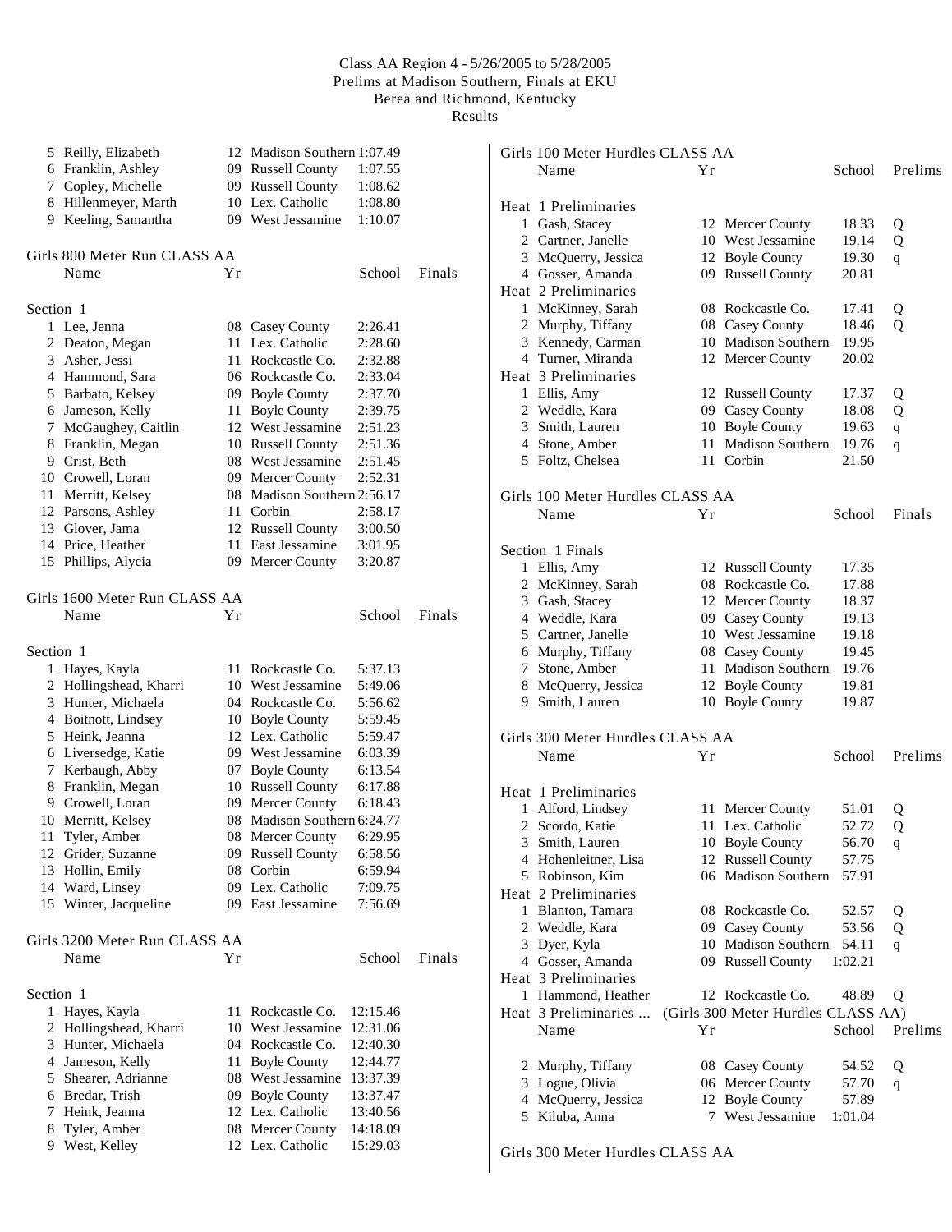|           | Name                               | Υr |                           | School  | Finals |
|-----------|------------------------------------|----|---------------------------|---------|--------|
|           | Section 1 Finals                   |    |                           |         |        |
| 1         | Hammond, Heather                   |    | 12 Rockcastle Co.         | 49.26   |        |
|           | 2 Alford, Lindsey                  |    | 11 Mercer County          | 51.22   |        |
|           | 3 Blanton, Tamara                  |    | 08 Rockcastle Co.         | 52.02   |        |
|           | 4 Scordo, Katie                    |    | 11 Lex. Catholic          | 53.34   |        |
|           | 5 Dyer, Kyla                       |    | 10 Madison Southern       | 54.14   |        |
|           | 6 Murphy, Tiffany                  |    | 08 Casey County           | 54.42   |        |
|           | 7 Weddle, Kara                     |    | 09 Casey County           | 54.59   |        |
|           |                                    |    | 10 Boyle County           | 57.82   |        |
|           | 8 Smith, Lauren<br>9 Logue, Olivia |    | 06 Mercer County          | 59.04   |        |
|           |                                    |    |                           |         |        |
|           | Girls 4x100 Meter Relay CLASS AA   |    |                           |         |        |
|           | Team                               |    | Relay                     | Finals  |        |
| Section 1 |                                    |    |                           |         |        |
|           | 1 Rockcastle County                |    |                           | 53.04   |        |
|           | 1) Smith, Samantha 07              |    | 2) Mattingly, Katy 08     |         |        |
|           | 3) Thacker, Morgan 09              |    | 4) Blanton, Tamara 08     |         |        |
|           | 2 Lexington Catholic               |    |                           | 53.53   |        |
|           | 1) Okpokho, Itoro 11               |    | 2) Scordo, Katie 11       |         |        |
|           | 3) Hillenmeyer, Marth 10           |    | 4) Johnson, Chelesey 09   |         |        |
|           | 3 Boyle County                     |    |                           | 55.74   |        |
|           | 1) Wesley, Emily 07                |    | 2) Jameson, Nicole 08     |         |        |
|           | 3) Adams, Erika 09                 |    | 4) Gagle, Morgan 09       |         |        |
|           | 4 Madison Southern                 |    |                           | 56.49   |        |
|           | 1) Merritt, Courtney 11            |    | 2) Patterson, Andrea 07   |         |        |
|           | 3) Green, Keeley 11                |    | 4) Kuntz, Angie 12        |         |        |
|           | 5 Casey County                     |    |                           | 56.55   |        |
|           | 1) Cowan, Rae 08                   |    | 2) Durham, Holly 10       |         |        |
|           | 3) Payton, Jerrica 10              |    | 4) Spears, Brittany 08    |         |        |
|           | 6 West Jessamine                   |    |                           | 57.94   |        |
|           |                                    |    |                           |         |        |
|           | 1) Cartner, Janelle 10             |    | 2) Rynkiewich, Katie 09   |         |        |
|           | 3) Fain, Robin 09                  |    | 4) Mucherera, Shamiso 07  |         |        |
|           | 7 East Jessamine                   |    |                           | 59.02   |        |
|           | 1) Tolliver, Sarah 09              |    | 2) Hale, Christina 09     |         |        |
|           | 3) Martin, Amanda 09               |    | 4) Higginbotham, Megan 12 |         |        |
|           | 8 Russell County                   |    |                           | 1:00.07 |        |
|           | 1) Burton, Devin 08                |    | 2) Edmonds, Taylor 09     |         |        |
|           | 3) Gosser, Amanda 09               |    | 4) Copley, Michelle 09    |         |        |
|           | 9 Mercer County                    |    |                           | 1:00.28 |        |
|           | 1) Turner, Miranda 12              |    | 2) Flach, Taylor 07       |         |        |
|           | 3) Blake, Natalie 11               |    | 4) Phillips, Alycia 09    |         |        |
|           | Girls 4x200 Meter Relay CLASS AA   |    |                           |         |        |
|           | Team                               |    | Relay                     | Prelims |        |
|           | Heat 1 Preliminaries               |    |                           |         |        |
|           | 1 Boyle County                     |    |                           | 1:55.91 | Q      |
|           | 1) Wesley, Emily 07                |    | 2) Barbato, Hayley 11     |         |        |
|           |                                    |    | 4) Lammy, Sarah 12        |         |        |
|           | 3) Adams, Erika 09                 |    |                           |         |        |
|           | 2 Madison Southern                 |    |                           | 1:56.19 | Q      |
|           | 1) Merritt, Courtney 11            |    | 2) Green, Keeley 11       |         |        |
|           | 3) Kuntz, Angie 12                 |    | 4) Howell, Shelby 07      |         |        |
|           | 3 East Jessamine                   |    |                           | 2:00.78 | Q      |
|           | 1) Tolliver, Sarah 09              |    | 2) Martin, Amanda 09      |         |        |
|           | 3) Overstreet, Desirae 09          |    | 4) Hale, Christina 09     |         |        |
|           | 4 Lexington Catholic               |    |                           | 2:01.99 | Q      |
|           | 1) Johnson, Chelesey 09            |    | 2) Smith, Kristin 09      |         |        |

| 3) Ward, Linsey 09                                   | 4) Scordo, Katie 11              |   |
|------------------------------------------------------|----------------------------------|---|
| 5 West Jessamine                                     | 2:02.08                          | q |
| 1) Cartner, Janelle 10                               | 2) Becknell, Ashton 10           |   |
| 3) Mucherera, Shamiso 07                             | 4) Fain, Robin 09                |   |
| Heat 2 Preliminaries                                 |                                  |   |
| 1 Rockcastle County                                  | 1:52.27                          | Q |
| 1) Smith, Samantha 07                                | 2) Kincer, Morgan 10             |   |
| 3) Thacker, Morgan 09                                | 4) Burdette, Katie 09            |   |
| 2 Mercer County                                      | 1:53.92                          | Q |
| 1) Wiley, Lauren 09                                  | 2) Cecil, Whitney 11             |   |
| 3) Gash, Stacey 12                                   | 4) Alford, Lindsey 11            |   |
| 3 Casey County                                       | 1:56.27                          | Q |
| 1) Cowan, Rae 08                                     | 2) Durham, Holly 10              |   |
| 3) Lee, Jenna 08                                     | 4) Payton, Jerrica 10            |   |
| 4 Russell County                                     | 2:01.12                          | Q |
| 1) Burton, Devin 08                                  | 2) Copley, Michelle 09           |   |
| 3) Grider, Emily 10                                  | 4) Franklin, Ashley 09           |   |
| 5 McCreary Central                                   | 2:18.54                          |   |
| 1) Au-Yeung, Michelle 12                             | 2) Groschelle, Leann 10          |   |
| 3) Rodeck, Freya 12                                  | 4) Zaplo, Karolin 12             |   |
|                                                      |                                  |   |
| Girls 4x200 Meter Relay CLASS AA                     |                                  |   |
| Team                                                 | Finals<br>Relay                  |   |
|                                                      |                                  |   |
| Section 1 Finals                                     |                                  |   |
| 1 Rockcastle County                                  | 1:53.00                          |   |
| 1) Smith, Samantha 07                                | 2) Kincer, Morgan 10             |   |
| 3) Thacker, Morgan 09                                | 4) Burdette, Katie 09            |   |
| 2 Mercer County                                      | 1:56.22                          |   |
| 1) Wiley, Lauren 09                                  | 2) Cecil, Whitney 11             |   |
| 3) Gash, Stacey 12                                   | 4) Alford, Lindsey 11            |   |
| 3 Boyle County                                       | 1:56.53                          |   |
| 1) Wesley, Emily 07                                  | 2) Barbato, Hayley 11            |   |
| 3) Adams, Erika 09                                   | 4) Lammy, Sarah 12               |   |
| 4 Casey County                                       | 1:56.54                          |   |
| 1) Cowan, Rae 08                                     | 2) Durham, Holly 10              |   |
| 3) Lee, Jenna 08                                     | 4) Payton, Jerrica 10            |   |
| 5 Madison Southern                                   | 1:56.58                          |   |
| 1) Merritt, Courtney 11                              | 2) Green, Keeley 11              |   |
| 3) Kuntz, Angie 12                                   | 4) Howell, Shelby 07             |   |
| Section 1 Finals  (Girls 4x200 Meter Relay CLASS AA) |                                  |   |
| Team                                                 | Finals<br>Relay                  |   |
|                                                      |                                  |   |
|                                                      |                                  |   |
| 6 Russell County                                     | 2:02.21                          |   |
| 1) Burton, Devin 08                                  | 2) Copley, Michelle 09           |   |
| 3) Grider, Emily 10                                  | 4) Franklin, Ashley 09           |   |
| 7 Lexington Catholic<br>1) Johnson, Chelesey 09      | 2:03.72                          |   |
|                                                      | 2) Smith, Kristin 09             |   |
| 3) Ward, Linsey 09<br>8 East Jessamine               | 4) Scordo, Katie 11<br>2:04.42   |   |
|                                                      |                                  |   |
| 1) Tolliver, Sarah 09                                | 2) Martin, Amanda 09             |   |
| 3) Overstreet, Desirae 09<br>9 West Jessamine        | 4) Hale, Christina 09<br>2:06.35 |   |
| 1) Cartner, Janelle 10                               |                                  |   |
|                                                      | 2) Becknell, Ashton 10           |   |
| 3) Mucherera, Shamiso 07                             | 4) Fain, Robin 09                |   |
|                                                      |                                  |   |
| Girls 4x400 Meter Relay CLASS AA                     |                                  |   |
| Team                                                 | Finals<br>Relay                  |   |
|                                                      |                                  |   |
| Section 1                                            |                                  |   |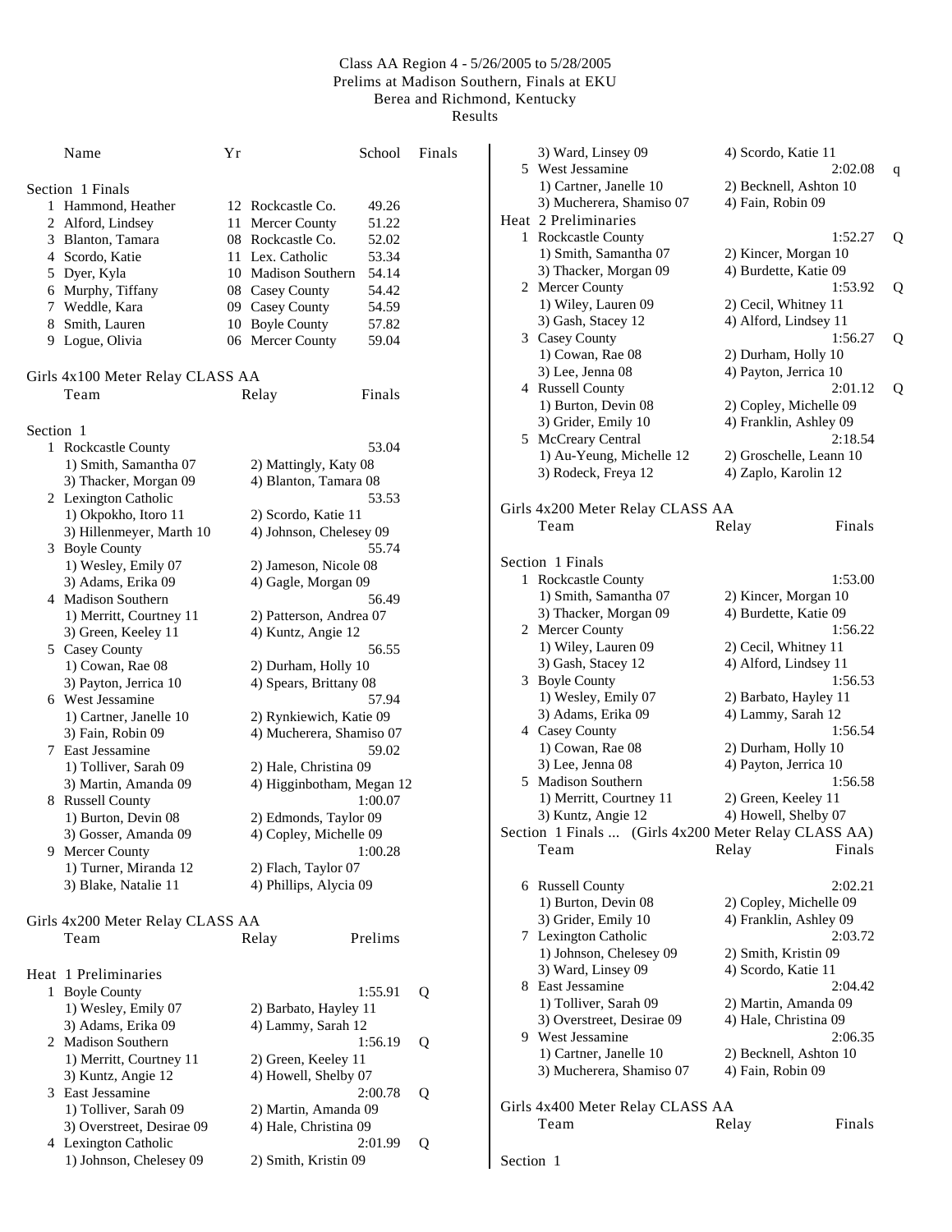| 1         | <b>Rockcastle County</b>                 | 4:14.98                  |         |
|-----------|------------------------------------------|--------------------------|---------|
|           | 1) Hammond, Heather 12                   | 2) Kincer, Morgan 10     |         |
|           | 3) Hammond, Sara 06                      | 4) Asher, Jessi 11       |         |
|           | 2 Casey County                           | 4:25.58                  |         |
|           | 1) Cowan, Rae 08                         | 2) Lee, Jenna 08         |         |
|           | 3) Payton, Jerrica 10                    | 4) Weddle, Kara 09       |         |
|           | 3 Russell County                         | 4:25.65                  |         |
|           | 1) Copley, Michelle 09                   | 2) Ellis, Amy 12         |         |
|           | 3) Burton, Devin 08                      | 4) Franklin, Ashley 09   |         |
|           | 4 Madison Southern                       | 4:29.16                  |         |
|           | 1) Belcher, Brittany 09                  | 2) Reilly, Elizabeth 12  |         |
|           | 3) Dyer, Kyla 10                         | 4) Hogwood, Liz 08       |         |
| 5.        | <b>Boyle County</b>                      | 4:31.37                  |         |
|           | 1) Adams, Erika 09                       | 2) Barbato, Hayley 11    |         |
|           | 3) Lammy, Sarah 12                       | 4) Barbato, Kelsey 09    |         |
|           | 6 Lexington Catholic                     | 4:32.74                  |         |
|           | 1) Hillenmeyer, Marth 10                 | 2) Deaton, Megan 11      |         |
|           | 3) Ward, Linsey 09                       | 4) Okpokho, Itoro 11     |         |
|           | 7 Mercer County                          | 4:34.98                  |         |
|           |                                          |                          |         |
|           | 1) Wiley, Lauren 09                      | 2) Flach, Taylor 07      |         |
|           | 3) Alford, Lindsey 11                    | 4) Logue, Olivia 06      |         |
|           | 8 West Jessamine                         | 4:47.85                  |         |
|           | 1) Keeling, Samantha 09                  | 2) Liversedge, Katie 09  |         |
|           | 3) King, Kayla 11                        | 4) McGaughey, Caitlin 12 |         |
|           | 9 Corbin                                 | 4:59.59                  |         |
|           | 1) Davis, Libby 10                       | 2) Clark, Erica 09       |         |
|           | 3) Parsons, Ashley 11                    | 4) Hollin, Emily 08      |         |
|           | Girls 4x800 Meter Relay CLASS AA<br>Team | Finals<br>Relay          |         |
| Section 1 |                                          |                          |         |
|           | 1 Boyle County                           | 10:28.29                 |         |
|           | 1) Carter, Holly 10                      | 2) Boitnott, Lindsey 10  |         |
|           | 3) Barbato, Kelsey 09                    | 4) Jameson, Kelly 11     |         |
|           | 2 Rockcastle County                      | 10:37.15                 |         |
|           | 1) Asher, Jessi 11                       |                          |         |
|           |                                          | 2) Hayes, Kayla 11       |         |
|           | 3) Hammond, Sara 06<br>3 West Jessamine  | 4) Hunter, Michaela 04   |         |
|           |                                          | 10:51.58                 |         |
|           | 1) Hollingshead, Kharri 10               | 2) Keeling, Samantha 09  |         |
|           | 3) King, Kayla 11                        | 4) Liversedge, Katie 09  |         |
|           | 4 Casey County                           | 10:54.97                 |         |
|           | 1) Cowan, Rae 08                         | 2) Lee, Jenna 08         |         |
|           | 3) Payton, Jerrica 10                    | 4) Tarter, Kirsten 07    |         |
|           | 5 Lexington Catholic                     | 11:04.76                 |         |
|           | 1) Deaton, Megan 11                      | 2) Heink, Jeanna 12      |         |
|           | 3) Ward, Linsey 09                       | 4) Smith, Kristin 09     |         |
|           | 6 Madison Southern                       | 11:25.91                 |         |
|           | 1) Reilly, Elizabeth 12                  | 2) Belcher, Brittany 09  |         |
|           | 3) Dyer, Kyla 10                         | 4) Hogwood, Liz 08       |         |
| 7         | Mercer County                            | 11:41.46                 |         |
|           | 1) Crowell, Loran 09                     | 2) Tyler, Amber 08       |         |
|           | 3) Logue, Olivia 06                      | 4) Flach, Taylor 07      |         |
|           | 8 Russell County                         | 11:54.14                 |         |
|           | 1) Grider, Emily 10                      | 2) Grider, Suzanne 09    |         |
|           | 3) Glover, Jama 12                       | 4) Franklin, Megan 10    |         |
|           |                                          |                          |         |
|           | Boys 100 Meter Dash CLASS AA             |                          |         |
|           | Name<br>Yr                               | School                   | Prelims |
|           |                                          |                          |         |

|              | Heat 1 Preliminaries         |    |                       |        |         |
|--------------|------------------------------|----|-----------------------|--------|---------|
|              | 1 Tamme, Seth                | 11 | <b>Boyle County</b>   | 11.29  | Q       |
|              | 2 Guy, Winston               |    | 09 Lex. Catholic      | 11.60  | Q       |
|              | 3 Marrapodi, Richard         |    | 10 Casey County       | 11.82  | q       |
|              | 4 Donoghue, ED               |    | 12 Russell County     | 12.33  | q       |
|              | 5 Fadley, Andrew             |    | 09 West Jessamine     | 13.42  |         |
|              | Heat 2 Preliminaries         |    |                       |        |         |
|              | 1 Stamper, Zach              |    | 12 Madison Southern   | 11.79  | Q       |
|              | 2 Darby, Eli                 |    | 11 West Jessamine     | 11.84  | Q       |
|              | 3 Lyons, Jordan              |    | 12 Mercer County      | 12.04  | q       |
|              | 4 Lafavers, Jordan           | 11 | <b>Russell County</b> | 12.45  |         |
|              | 5 Israel, Shane              |    | 09 Lex. Catholic      | 12.68  |         |
|              | 6 Clouse, Nathaniel          |    | 10 Corbin             | 12.88  |         |
|              | Heat 3 Preliminaries         |    |                       |        |         |
|              | 1 McCloud, Andrew            |    | 12 Mercer County      | 11.27  | Q       |
|              | 2 Givhan, Quinn              |    | 12 Boyle County       | 11.91  | Q       |
|              | 3 Hammonds, Aaron            |    | 12 Madison Southern   | 12.42  |         |
|              | 4 Moore, Micah               |    | 11 East Jessamine     | 12.54  |         |
|              | 5 Luttrell, Greg             |    | 10 Casey County       | 12.59  |         |
|              |                              |    |                       |        |         |
|              | Boys 100 Meter Dash CLASS AA |    |                       |        |         |
|              | Name                         | Υr |                       | School | Finals  |
|              |                              |    |                       |        |         |
|              | Section 1 Finals             |    |                       |        |         |
|              | 1 McCloud, Andrew            |    | 12 Mercer County      | 11.46  |         |
|              | 2 Tamme, Seth                | 11 | <b>Boyle County</b>   | 11.59  |         |
|              | 3 Stamper, Zach              |    | 12 Madison Southern   | 11.97  |         |
|              | 4 Givhan, Quinn              |    | 12 Boyle County       | 12.04  |         |
|              | 5 Darby, Eli                 |    | 11 West Jessamine     | 12.07  |         |
|              | 6 Lyons, Jordan              |    | 12 Mercer County      | 12.29  |         |
|              | 7 Marrapodi, Richard         |    | 10 Casey County       | 12.31  |         |
|              | 8 Donoghue, ED               |    | 12 Russell County     | 12.61  |         |
|              | --- Guy, Winston             |    | 09 Lex. Catholic      | DQ     |         |
|              |                              |    |                       |        |         |
|              | Boys 200 Meter Dash CLASS AA |    |                       |        |         |
|              | Name                         | Υr |                       | School | Prelims |
|              |                              |    |                       |        |         |
|              | Heat 1 Preliminaries         |    |                       |        |         |
|              | 1 Harris, Tristan            |    | 12 Casey County       | 23.97  | Q       |
|              | 2 Guy, Winston               |    | 09 Lex. Catholic      | 24.05  | Q       |
|              | 3 Orme, Bryan                |    | 11 West Jessamine     | 24.08  | q       |
|              | 4 Burrus, Alex               |    | East Jessamine        | 25.41  |         |
|              | 5 Vanwinkle, Michael         |    | 10 Rockcastle Co.     | 29.90  |         |
|              | Heat 2 Preliminaries         |    |                       |        |         |
| $\mathbf{1}$ | McCloud, Andrew              | 12 | Mercer County         | 23.38  | Q       |
|              | 2 Irvin, Matt                |    | 10 Casey County       | 24.86  | Q       |
|              | 3 Givhan, Quinn              | 12 | <b>Boyle County</b>   | 24.88  |         |
|              | 4 Moore, Micah               | 11 | East Jessamine        | 25.58  |         |
|              | Heat 3 Preliminaries         |    |                       |        |         |
|              | 1 Lafavers, Justin           |    | 10 Russell County     | 24.15  | Q       |
|              | 2 Freitas, Jarrod            |    | 10 West Jessamine     | 24.91  | Q       |
|              | 3 Lyons, Jordan              |    | 12 Mercer County      | 25.37  |         |
|              | Heat 4 Preliminaries         |    |                       |        |         |
| 1            | Tamme, Seth                  | 11 | <b>Boyle County</b>   | 23.63  | Q       |
|              | 2 Cowan, Dustin              | 11 | Lex. Catholic         | 24.60  | Q       |
|              | 3 Donoghue, ED               |    |                       |        |         |
|              |                              | 12 | <b>Russell County</b> | 25.21  |         |
|              | 4 Clouse, Nathaniel          | 10 | Corbin                | 26.52  |         |

Boys 200 Meter Dash CLASS AA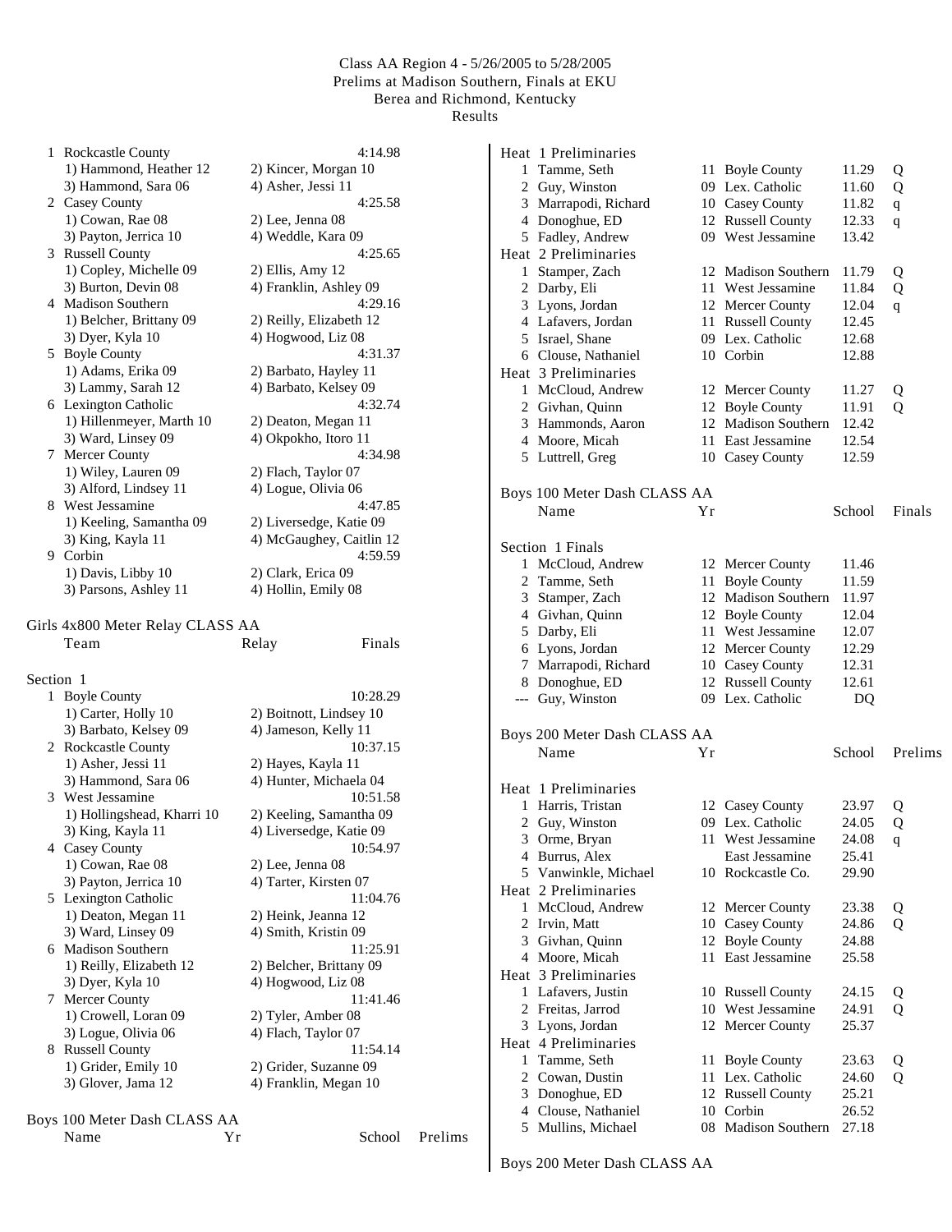Results

| Name                         | Υr  |                       | School  | Finals      |
|------------------------------|-----|-----------------------|---------|-------------|
| Section 1 Finals             |     |                       |         |             |
| McCloud, Andrew<br>1         |     | 12 Mercer County      | 23.71   |             |
| 2 Tamme, Seth                |     | 11 Boyle County       | 23.88   |             |
| 3 Harris, Tristan            |     | 12 Casey County       | 23.94   |             |
| 4 Orme, Bryan                |     | 11 West Jessamine     | 24.30   |             |
| 5 Guy, Winston               |     | 09 Lex. Catholic      | 24.33   |             |
| 6 Lafavers, Justin           |     | 10 Russell County     | 24.58   |             |
| 7 Cowan, Dustin              |     | 11 Lex. Catholic      | 24.95   |             |
| 8 Freitas, Jarrod            |     | 10 West Jessamine     | 25.14   |             |
| 9 Irvin, Matt                |     | 10 Casey County       | 25.70   |             |
| Boys 400 Meter Dash CLASS AA |     |                       |         |             |
| Name                         | Υr  |                       | School  | Prelims     |
| Heat 1 Preliminaries         |     |                       |         |             |
| 1 Arnold, Blake              |     | 10 Mercer County      | 52.81   | Q           |
| 2 Liversedge, Nathan         |     | 10 West Jessamine     | 53.69   | Q           |
| 3 Pingilley, Ben             |     | 12 Boyle County       | 55.41   | $\mathbf q$ |
| 4 Lafavers, Jordan           | 11  | <b>Russell County</b> | 55.84   | q           |
| 5 Currie, Alex               |     | 11 Lex. Catholic      | 57.65   |             |
| Heat 2 Preliminaries         |     |                       |         |             |
| 1 Lafavers, Justin           |     | 10 Russell County     | 53.60   | Q           |
| 2 Baker, Derrick             | 11. | Rockcastle Co.        | 56.24   | Q           |
| 3 Woody, Dub                 |     | 12 Corbin             | 56.75   |             |
| 4 Burrus, Alex               |     | East Jessamine        | 58.38   |             |
|                              |     |                       |         |             |
| 5 Nichols, Trent             |     | 10 Mercer County      | 59.09   |             |
| 6 Dixon, Seth                |     | 10 Casey County       | 1:04.90 |             |
| Heat 3 Preliminaries         |     |                       |         |             |
| 1 Martin, Mark               | 11  | West Jessamine        | 52.25   | Q           |
| 2 White, Nathan              |     | 12 Lex. Catholic      | 54.80   | Q           |
| 3 Rice, Alex                 |     | 10 Boyle County       | 54.92   | q           |
| 4 Prather, Adam              |     | 09 East Jessamine     | 59.80   |             |
| 5 Saylor, Daniel             |     | 12 Corbin             | 1:00.23 |             |
| 6 Buis, Bryan                | 11  | <b>Casey County</b>   | 1:03.84 |             |
| Boys 400 Meter Dash CLASS AA |     |                       |         |             |
| Name                         | Υr  |                       | School  | Finals      |
| Section 1 Finals             |     |                       |         |             |
| Martin, Mark<br>1            |     | 11 West Jessamine     | 51.16   |             |
| 2 Lafavers, Justin           |     | 10 Russell County     | 52.17   |             |
| 3 Arnold, Blake              |     | 10 Mercer County      | 52.18   |             |
| 4 White, Nathan              |     | 12 Lex. Catholic      | 53.42   |             |
| 5 Liversedge, Nathan         |     | 10 West Jessamine     | 53.75   |             |
| 6 Pingilley, Ben             | 12  | <b>Boyle County</b>   | 55.04   |             |
| 7 Lafavers, Jordan           | 11  | <b>Russell County</b> | 55.05   |             |
| 8 Rice, Alex                 | 10  | <b>Boyle County</b>   | 55.52   |             |
| 9 Baker, Derrick             | 11  | Rockcastle Co.        | 56.63   |             |
| Boys 800 Meter Run CLASS AA  |     |                       |         |             |
| Name                         | Υr  |                       | School  | Finals      |
| Section 1                    |     |                       |         |             |
| 1 Glass, Mason               |     | 12 Boyle County       | 2:02.46 |             |
| 2 Morgan, Patrick            | 12  | <b>Boyle County</b>   | 2:03.18 |             |
| 3 Stratford, Forrest         | 10  | West Jessamine        | 2:04.13 |             |
| 4 Payne, Logan               |     | 10 Lex. Catholic      | 2:05.88 |             |
| 5 Smith, Ben                 |     | 11 Lex. Catholic      | 2:08.92 |             |

| 6 Bishop, Donnie<br>Uchida, Keita<br>7<br>8 Baker, Andrew<br>9 Baker, Derrick<br>10 Stoltzfus, Ryan<br>11 Bell, Fletcher<br>12 Pennington, Zack<br>13 Sexton, Aaron |    | 09 Madison Southern 2:13.65<br>10 Mercer County<br>10 West Jessamine<br>11 Rockcastle Co.<br>11 Mercer County<br>12 Russell County<br>09 Casey County<br>11 Madison Southern 2:22.74 | 2:15.21<br>2:18.56<br>2:19.36<br>2:19.38<br>2:21.97<br>2:22.47 |        |
|---------------------------------------------------------------------------------------------------------------------------------------------------------------------|----|--------------------------------------------------------------------------------------------------------------------------------------------------------------------------------------|----------------------------------------------------------------|--------|
| 14 Pennington, Josh                                                                                                                                                 |    | 09 Casey County                                                                                                                                                                      | 2:38.15                                                        |        |
| 15 Rexroat, Jason                                                                                                                                                   |    | 09 East Jessamine                                                                                                                                                                    | 2:38.87                                                        |        |
| 16 Garcia-Timko, Jordi                                                                                                                                              |    | 09 East Jessamine                                                                                                                                                                    | 2:44.40                                                        |        |
| 17 Vanwinkle, Michael                                                                                                                                               |    | 10 Rockcastle Co.                                                                                                                                                                    | 2:46.17                                                        |        |
| Boys 1600 Meter Run CLASS AA                                                                                                                                        |    |                                                                                                                                                                                      |                                                                |        |
| Name                                                                                                                                                                | Υr |                                                                                                                                                                                      | School                                                         | Finals |
| Section 1                                                                                                                                                           |    |                                                                                                                                                                                      |                                                                |        |
| 1 Liversedge, Nathan                                                                                                                                                |    | 10 West Jessamine                                                                                                                                                                    | 4:27.31                                                        |        |
| Morgan, Patrick<br>2                                                                                                                                                |    | 12 Boyle County                                                                                                                                                                      | 4:39.45                                                        |        |
| 3 Cole, Brandon                                                                                                                                                     |    | 12 Rockcastle Co.                                                                                                                                                                    | 4:43.78                                                        |        |
| 4 Simms, Kevin                                                                                                                                                      |    | 12 Lex. Catholic                                                                                                                                                                     | 4:56.39                                                        |        |
| 5 Swanner, Justin                                                                                                                                                   |    | 11 Corbin                                                                                                                                                                            | 5:00.24                                                        |        |
| 6 Anderson, John                                                                                                                                                    |    | 09 Boyle County                                                                                                                                                                      | 5:05.53                                                        |        |
| 7<br>Allen, Jordan                                                                                                                                                  |    | 12 Lex. Catholic                                                                                                                                                                     | 5:07.66                                                        |        |
| 8 Shearer, Nate                                                                                                                                                     |    | 10 Madison Southern 5:09.48                                                                                                                                                          |                                                                |        |
| 9 Weddle, Nolan                                                                                                                                                     |    | 07 Casey County                                                                                                                                                                      | 5:12.92                                                        |        |
| 10 Zabilka, Nick                                                                                                                                                    |    | 09 East Jessamine                                                                                                                                                                    | 5:13.14                                                        |        |
| Section 1  (Boys 1600 Meter Run CLASS AA)<br>Name                                                                                                                   | Υr |                                                                                                                                                                                      | School                                                         | Finals |
| 11 Ledbetter, Ryan                                                                                                                                                  |    | 11 Madison Southern 5:20.16                                                                                                                                                          |                                                                |        |
| 12 Bell, Fletcher                                                                                                                                                   |    | 12 Russell County                                                                                                                                                                    | 5:22.39                                                        |        |
| 13 Pennington, Zack                                                                                                                                                 |    | 09 Casey County                                                                                                                                                                      | 5:25.90                                                        |        |
| 14 Mangum, Jim                                                                                                                                                      |    | 09 Mercer County                                                                                                                                                                     | 5:34.85                                                        |        |
| 15 Jackson, Hagen                                                                                                                                                   |    | 09 Mercer County                                                                                                                                                                     | 5:56.00                                                        |        |
| Boys 3200 Meter Run CLASS AA                                                                                                                                        |    |                                                                                                                                                                                      |                                                                |        |
| Name                                                                                                                                                                | Υr |                                                                                                                                                                                      | School                                                         | Finals |
|                                                                                                                                                                     |    |                                                                                                                                                                                      |                                                                |        |
| Section 1                                                                                                                                                           |    |                                                                                                                                                                                      |                                                                |        |
| 1<br>Liversedge, Nathan                                                                                                                                             |    | 10 West Jessamine                                                                                                                                                                    | 10:13.82                                                       |        |
| 2<br>Morgan, Sam                                                                                                                                                    |    | 10 Boyle County                                                                                                                                                                      | 10:34.21                                                       |        |
| 3<br>Cole, Brandon                                                                                                                                                  |    | 12 Rockcastle Co.                                                                                                                                                                    | 10:45.04                                                       |        |
| Simms, Kevin<br>4                                                                                                                                                   |    | 12 Lex. Catholic                                                                                                                                                                     | 10:49.40                                                       |        |
| White, Ben<br>5.                                                                                                                                                    |    | 11 Corbin                                                                                                                                                                            | 10:51.71                                                       |        |
| Anderson, John<br>6                                                                                                                                                 |    | 09 Boyle County                                                                                                                                                                      | 10:51.75                                                       |        |
| Weddle, Nolan<br>7                                                                                                                                                  |    | 07 Casey County                                                                                                                                                                      | 11:22.89                                                       |        |
| 8<br>Longinow, Ben                                                                                                                                                  |    | 09 West Jessamine                                                                                                                                                                    | 11:33.64                                                       |        |
| 9<br>Allen, Jordan                                                                                                                                                  |    | 12 Lex. Catholic                                                                                                                                                                     | 11:49.18                                                       |        |
| Mangum, Jim<br>10                                                                                                                                                   |    | 09 Mercer County                                                                                                                                                                     | 12:19.85                                                       |        |
| Smiddy, Odie<br>11<br>12 Jackson, Hagen                                                                                                                             |    | 08 Corbin<br>09 Mercer County                                                                                                                                                        | 13:02.57<br>13:18.74                                           |        |
| 13 Pennington, Josh                                                                                                                                                 |    | 09 Casey County                                                                                                                                                                      | 13:26.53                                                       |        |
|                                                                                                                                                                     |    |                                                                                                                                                                                      |                                                                |        |
| Boys 110 Meter Hurdles CLASS AA                                                                                                                                     |    |                                                                                                                                                                                      |                                                                |        |
| Name                                                                                                                                                                | Yr |                                                                                                                                                                                      | School                                                         | Finals |
|                                                                                                                                                                     |    |                                                                                                                                                                                      |                                                                |        |
| Section 1                                                                                                                                                           |    |                                                                                                                                                                                      |                                                                |        |
| Friend, Jason<br>1                                                                                                                                                  | 12 | <b>Madison Southern</b>                                                                                                                                                              | 15.64                                                          |        |
| 2 Crist, Jason                                                                                                                                                      | 11 | West Jessamine                                                                                                                                                                       | 16.53                                                          |        |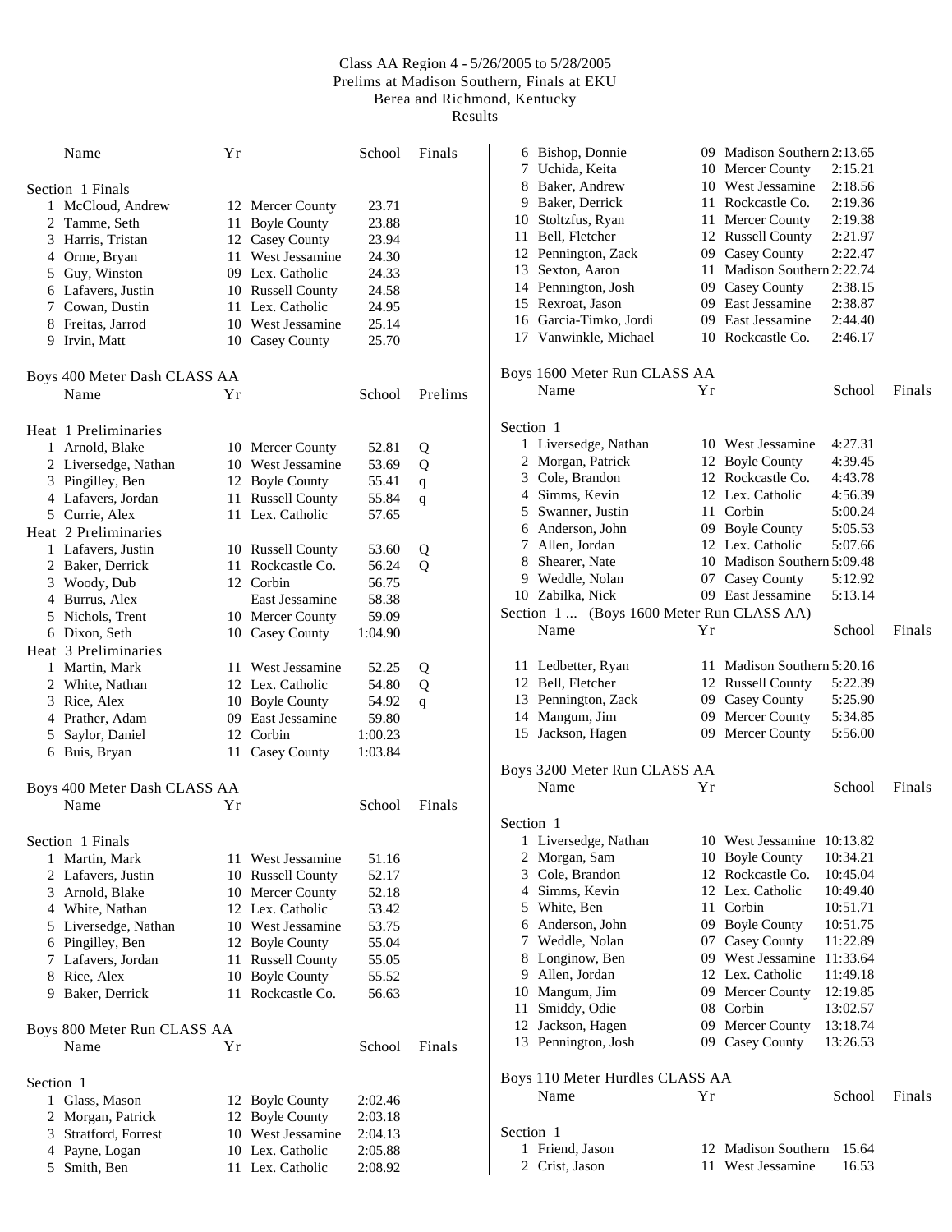Results

|           | 3 McMaine, John                 |     | 10 Mercer County         | 17.03  |         |
|-----------|---------------------------------|-----|--------------------------|--------|---------|
|           | 4 Abney, Michael                | 11  | <b>Madison Southern</b>  | 17.35  |         |
|           | 5 Martin, Heath                 |     | 10 Boyle County          | 17.53  |         |
|           | 6 Olson, Todd                   |     | 10 Corbin                | 18.30  |         |
|           | 7 Roth, Jed                     |     | 11 Boyle County          | 18.44  |         |
|           | 8 Burbridge, Tristian           |     | 10 West Jessamine        | 19.40  |         |
|           | 9 Nies, Joey                    |     | 10 Corbin                | 23.49  |         |
|           | Boys 300 Meter Hurdles CLASS AA |     |                          |        |         |
|           | Name                            | Υr  |                          | School | Prelims |
|           |                                 |     |                          |        |         |
|           | Heat 1 Preliminaries            |     |                          |        |         |
|           | 1 Crist, Jason                  |     | 11 West Jessamine        | 43.36  | Q       |
|           | 2 Scheller, Brandon             | 11- | Mercer County            | 43.56  | Q       |
|           | 3 Robinson, Ty                  |     | 10 Madison Southern      | 44.32  | Q       |
|           | 4 Martin, Heath                 |     | 10 Boyle County          | 45.72  | Q       |
|           | 5 Nies, Joey                    |     | 10 Corbin                | 51.59  |         |
|           | Heat 2 Preliminaries            |     |                          |        |         |
|           | 1 Friend, Jason                 |     | 12 Madison Southern      | 43.28  | Q       |
|           | 2 McMaine, John                 |     | 10 Mercer County         | 44.37  | Q       |
|           | 3 Burbridge, Tristian           |     | 10 West Jessamine        | 46.09  | Q       |
|           | 4 Olson, Todd                   |     | 10 Corbin                | 46.93  | Q       |
|           | 5 Roth, Jed                     |     | 11 Boyle County          | 46.99  | q       |
|           |                                 |     |                          |        |         |
|           | Boys 300 Meter Hurdles CLASS AA |     |                          |        |         |
|           | Name                            | Υr  |                          | School | Finals  |
|           | Section 1 Finals                |     |                          |        |         |
|           | 1 Friend, Jason                 |     | 12 Madison Southern      | 41.07  |         |
|           | 2 Scheller, Brandon             | 11  | Mercer County            | 43.11  |         |
|           | 3 McMaine, John                 |     | 10 Mercer County         | 43.58  |         |
|           | 4 Crist, Jason                  |     | 11 West Jessamine        | 44.60  |         |
|           | 5 Burbridge, Tristian           |     | 10 West Jessamine        | 44.64  |         |
|           | 6 Martin, Heath                 |     | 10 Boyle County          | 45.04  |         |
|           | 7 Roth, Jed                     | 11  | <b>Boyle County</b>      | 45.31  |         |
|           | 8 Olson, Todd                   |     | 10 Corbin                | 46.24  |         |
|           | 9 Robinson, Ty                  |     | 10 Madison Southern      | 46.70  |         |
|           | Boys 4x100 Meter Relay CLASS AA |     |                          |        |         |
|           | Team                            |     | Relay                    | Finals |         |
|           |                                 |     |                          |        |         |
| Section 1 |                                 |     |                          |        |         |
|           | 1 West Jessamine                |     |                          | 45.59  |         |
|           | 1) Darby, Eli 11                |     | 2) Orme, Bryan 11        |        |         |
|           | 3) Johnson, Brian 11            |     | 4) Freitas, Jarrod 10    |        |         |
|           | 2 Casey County                  |     |                          | 46.36  |         |
|           | 1) Harris, Tristan 12           |     | 2) Hatter, Mikey 12      |        |         |
|           | 3) Luttrell, Greg 10            |     | 4) Marrapodi, Richard 10 |        |         |
|           | 3 Lexington Catholic            |     |                          | 46.42  |         |
|           | 1) LaPrelle, Clark 09           |     | 2) Israel, Shane 09      |        |         |
|           | 3) Guy, Winston 09              |     | 4) Cowan, Dustin 11      |        |         |
|           | 4 Madison Southern              |     |                          | 46.69  |         |
|           | 1) Obergfell, Brad 11           |     | 2) Stamper, Zach 12      |        |         |
|           | 3) Alexander, Kyle 11           |     | 4) Hammonds, Aaron 12    |        |         |
|           | 5 Corbin                        |     |                          | 50.43  |         |
|           | 1) Bowling, Ronnie 12           |     | 2) Petrey, Levi 12       |        |         |
|           | 3) Clouse, Nathaniel 10         |     | 4) Saylor, Daniel 12     |        |         |
|           | 6 Mercer County                 |     |                          | 51.84  |         |
|           | 1) Coatney, Sonny 10            |     | 2) Logue, Jesse 12       |        |         |
|           | 3) Litherland, Tom 09           |     | 4) Smith, David 12       |        |         |

|           | --- Boyle County                             |                                                | DNF     |
|-----------|----------------------------------------------|------------------------------------------------|---------|
|           | 1) Tamme, Seth 11                            | 2) Givhan, Quinn 12                            |         |
|           | 3) Potts, Daniel 12                          | 4) Commarford, Danny 12                        |         |
|           |                                              |                                                |         |
|           | Boys 4x200 Meter Relay CLASS AA              |                                                |         |
|           | Team                                         | Relay                                          | Finals  |
|           |                                              |                                                |         |
| Section 1 |                                              |                                                |         |
|           | 1 West Jessamine<br>1) Orme, Bryan 11        |                                                | 1:35.57 |
|           | 3) Martin, Mark 11                           | 2) Freitas, Jarrod 10<br>4) Guthrie, Joseph 11 |         |
|           | 2 Mercer County                              |                                                | 1:36.49 |
|           | 1) Scheller, Brandon 11                      | 2) Lyons, Jordan 12                            |         |
|           | 3) Arnold, Blake 10                          | 4) McCloud, Andrew 12                          |         |
|           | 3 Casey County                               |                                                | 1:36.92 |
|           | 1) Harris, Tristan 12                        | 2) Hatter, Mikey 12                            |         |
|           | 3) Irvin, Matt 10                            | 4) Marrapodi, Richard 10                       |         |
|           | 4 Russell County                             |                                                | 1:41.17 |
|           | 1) Donoghue, ED 12                           | 2) Lafavers, Jordan 11                         |         |
|           | 3) Lafavers, Justin 10                       | 4) Thomas, Derek 07                            |         |
|           | Section 1  (Boys 4x200 Meter Relay CLASS AA) |                                                |         |
|           | Team                                         | Relay                                          | Finals  |
|           |                                              |                                                |         |
|           | 5 Lexington Catholic                         |                                                | 1:42.53 |
|           | 1) Allen, Blake 10                           | 2) Burnett, Scott 11                           |         |
|           | 3) LaPrelle, Clark 09                        | 4) Israel, Shane 09                            |         |
|           | 6 East Jessamine                             |                                                | 1:43.95 |
|           | 1) Burrus, Alex                              | 2) Moore, Micah 11                             |         |
|           | 3) Drury, John 09                            | 4) Prather, Adam 09                            |         |
|           | --- Boyle County                             |                                                | DNF     |
|           | 1) Tamme, Seth 11                            | 2) Givhan, Quinn 12                            |         |
|           | 3) Potts, Daniel 12                          | 4) Rice, Alex 10                               |         |
|           | Boys 4x400 Meter Relay CLASS AA              |                                                |         |
|           | Team                                         | Relay                                          | Finals  |
|           |                                              |                                                |         |
| Section 1 |                                              |                                                |         |
|           | 1 Boyle County                               |                                                | 3:33.51 |
|           | 1) Morgan, Patrick 12                        | 2) Glass, Mason 12                             |         |
|           | 3) Potts, Daniel 12                          | 4) Rice, Alex 10                               |         |
| 2         | West Jessamine                               |                                                | 3:35.64 |
|           | 1) Orme, Bryan 11                            | 2) Stratford, Forrest 10                       |         |
|           | 3) Martin, Mark 11                           | 4) Baker, Andrew 10                            |         |
| 3         | Lexington Catholic                           |                                                | 3:40.18 |
|           | 1) Burnett, Scott 11                         | 2) Payne, Logan 10                             |         |
|           | 3) Smith, Ben 11                             | 4) White, Nathan 12                            |         |
|           | 4 Russell County                             |                                                | 3:42.76 |
|           | 1) Bell, Fletcher 12                         | 2) Lafavers, Jordan 11                         |         |
|           | 3) Lafavers, Justin 10                       | 4) Donoghue, ED 12                             | 3:47.86 |
|           | 5 Mercer County<br>1) Scheller, Brandon 11   | 2) Stoltzfus, Ryan 11                          |         |
|           | 3) Arnold, Blake 10                          | 4) Nichols, Trent 10                           |         |
| 6         | East Jessamine                               |                                                | 3:48.53 |
|           | 1) Drury, John 09                            | 2) Moore, Micah 11                             |         |
|           | 3) Burrus, Alex                              | 4) Prather, Adam 09                            |         |
| 7         | Corbin                                       |                                                | 3:51.42 |
|           | 1) Petrey, Levi 12                           | 2) Saylor, Daniel 12                           |         |
|           | 3) Swanner, Justin 11                        | 4) Woody, Dub 12                               |         |
| 8.        | <b>Madison Southern</b>                      |                                                | 3:52.73 |
|           | 1) Robinson, Ty 10                           | 2) Campos, Don 09                              |         |
|           |                                              |                                                |         |